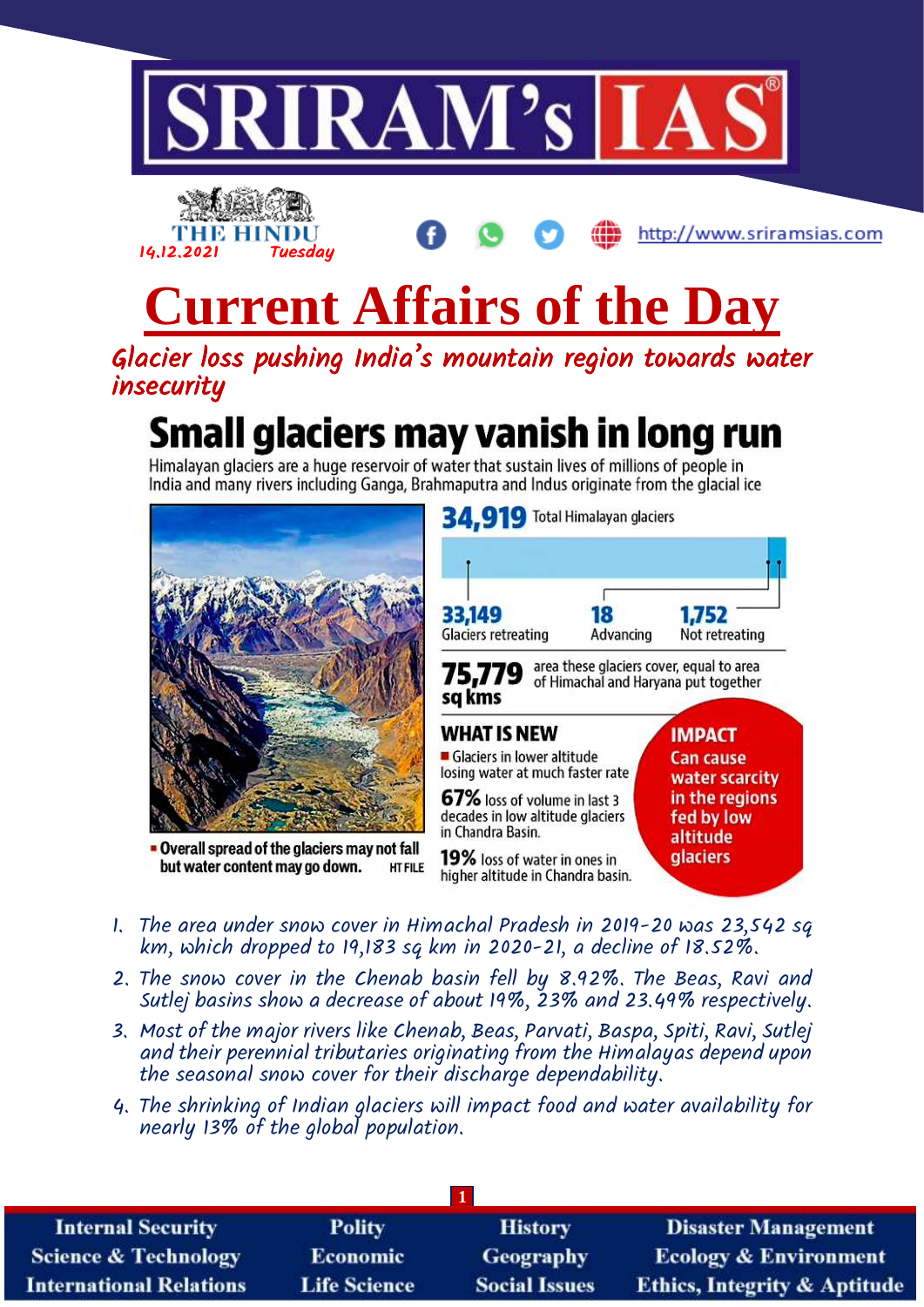



http://www.sriramsias.com

## Reforestation efforts provide hope, but more work is needed on supportive policy and community involvement

- 1. In 2010, India had 31.3 Mha of natural forest. By 2020, it lost 132 kha of natural forest, equivalent to  $67.3$  Mt of  $CO<sub>2</sub>$  of emissions.
- 2. In such a scenario, efforts for reforestation in various states across the country have provided hope.
- 3. Experts, however, argue that India still has a long way to go and despite the policies that prevail, the involvement of communities at the grassroots level is amiss.
- 4. Vast tracts of forests and green cover have, over the past few decades, given way to concrete jungles, with increasing urbanisation in India. The compelling need to support a large population due to a rise in migration, have resulted in an increased demand for land, leading to further felling of trees.

#### Reforestation schemes:

- 1. With an intent to combat high pollution levels and a sharp rise in carbon emissions, the Indian government has been pursuing reforestation through schemes such as the National Mission on Green India, the National Afforestation Programme, compensatory afforestation, and plantation drives across states.
- 2. In the Union Budget 2020-21, the overall allocation for the Union Ministry of Environment, Forest and Climate Change, increased from Rs. 26.5 billion in the revised estimate of 2019-20 to  $\overline{Rs}$ . 31 billion for 2020-21 – a significant portion of which is expected to be channelled to the integrated development of forest ecology.
- 3. Furthermore, at the UN Framework Convention on Climate Change Conference of Parties (COP 2015), India, under the Bonn Challenge, committed to restoring 13 million hectares (Mha) of degraded and deforested land by 2020 and an additional 8 Mha by 2030.
- 4. Apart from policymakers, private organisations that are working to revive the lost green cover, offer some hope.

#### Miyawaki forests in urban and other landscapes

1. A decline in forest cover, rise in natural disasters, and pollution, combined with the positive changes observed in the environment during the pandemic-imposed lockdown, has resulted in several projects aimed at reinforcing the importance of the environment.

| <b>Internal Security</b>        | <b>Polity</b>       | <b>History</b>       | <b>Disaster Management</b>              |
|---------------------------------|---------------------|----------------------|-----------------------------------------|
| <b>Science &amp; Technology</b> | <b>Economic</b>     | <b>Geography</b>     | <b>Ecology &amp; Environment</b>        |
| <b>International Relations</b>  | <b>Life Science</b> | <b>Social Issues</b> | <b>Ethics, Integrity &amp; Aptitude</b> |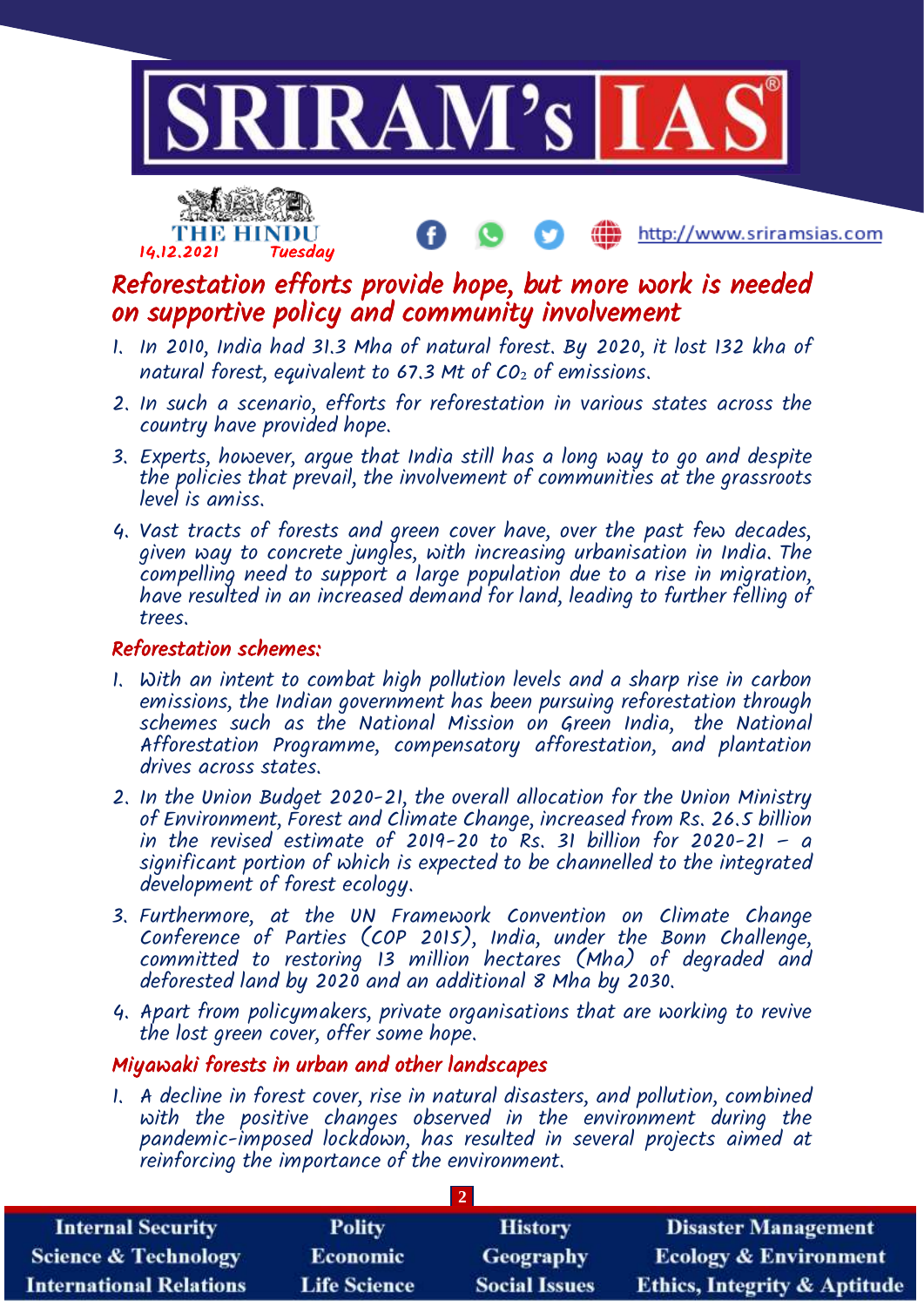

- $\blacktriangleright$  It involves planting of several species very close together in a small pit
- > Plants draw nutrients from each other and become healthy
- A dense forest, which grows naturally in 300 years is created in 30-35 years
- $\blacktriangleright$  Trees grow 10 times faster, and absorb 30 times more carbon dioxide
- Density is 30 times that of normal tree plantations
- **MIYAWAKI FORESTS IN VADODARA** Private farm, Sun **VMC's Rajivnagar** PharmaRoad STP, Harni Area | 12,000 Area | 16,000 square feet square feet Number of trees Number of trees  $planted$  | 3,500 planted | 4,000

**Bhoj village, Padra Forest department's demonstration plot** Area | 30 x 10 metre Number of trees planted | 831

# India's coal transition is likely to be a "messy and complicated exercise"

- 1. At least 123 coal mines have been closed in India since 2008 but there is "very little evidence of environmental remediation and land rehabilitation in these areas" says the latest study which emphasises that coal transitions are likely to be "a messy and complicated exercise" as nearly one in every three districts in the country has one asset linked to the coal sector.
- 2. The study Socio-economic impacts of coal transitions in India Bottomup analysis of jobs in coal and coal-consuming industries need to be analyzed.

| <b>Internal Security</b>        | <b>Polity</b>       | <b>History</b>       | <b>Disaster Management</b>              |
|---------------------------------|---------------------|----------------------|-----------------------------------------|
| <b>Science &amp; Technology</b> | <b>Economic</b>     | <b>Geography</b>     | <b>Ecology &amp; Environment</b>        |
| <b>International Relations</b>  | <b>Life Science</b> | <b>Social Issues</b> | <b>Ethics, Integrity &amp; Aptitude</b> |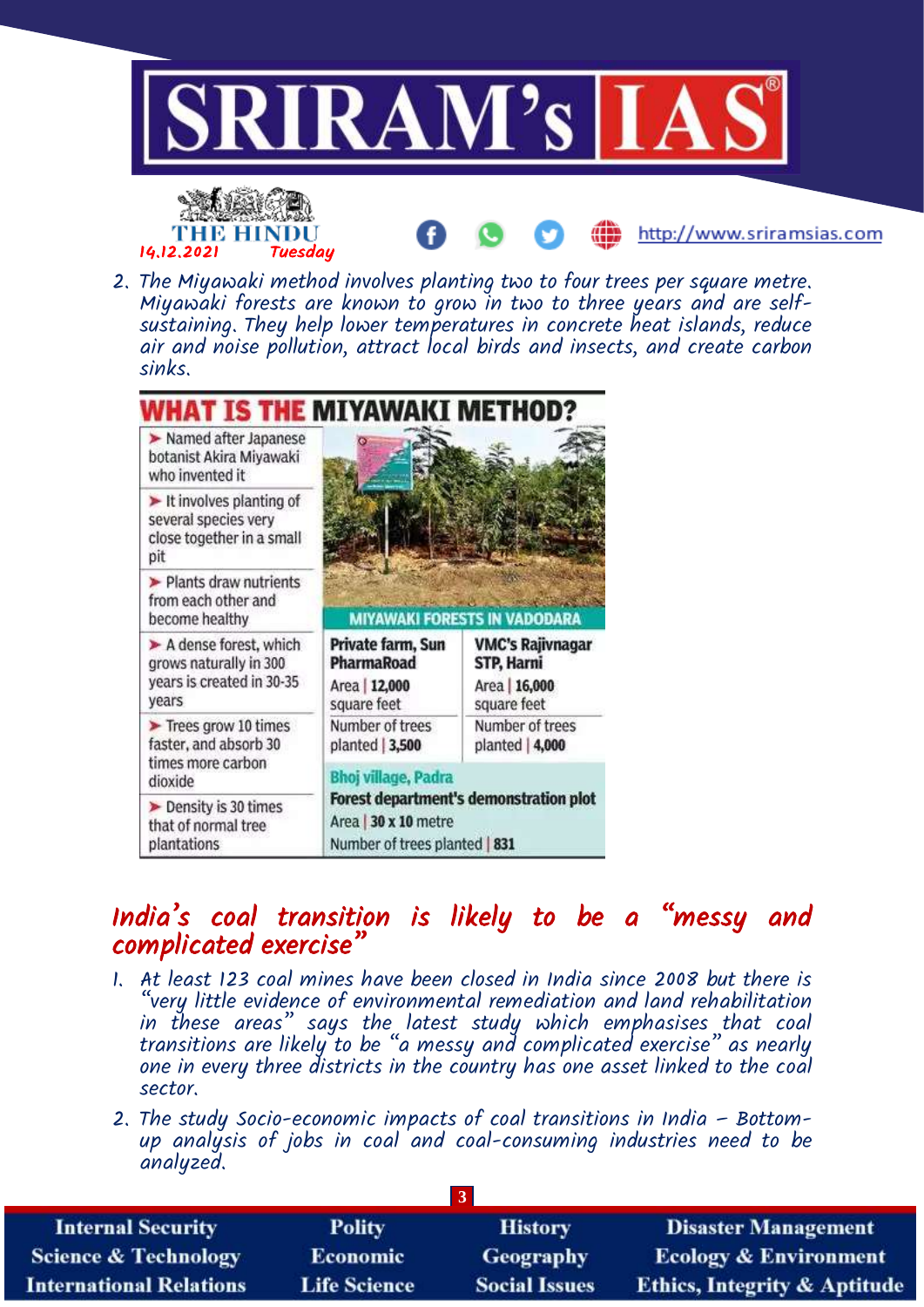

ŒĎ

http://www.sriramsias.com



- 3. In India, "until very recently (August 2021) there were no guidelines on plant decommissioning and environment remediation".
- 4. The absence of guidelines was also acknowledged recently during a case at the National Green Tribunal (NGT) where the Indian government was directed to finalise guidelines by March 2022 for decommissioning of coalbased power plants.
- 5. In January 2020, the union environment ministry, following an order of the Supreme Court, had come out with an order making it mandatory for mining companies to carry out re-grassing in the mined-out areas to make them suitable for the growth of flora and fauna once the mining activity is complete.

#### Coal mining impact on topography, water resources and community:



**Life Science** 

**Social Issues** 

**International Relations** 

**Disaster Management Ecology & Environment Ethics, Integrity & Aptitude**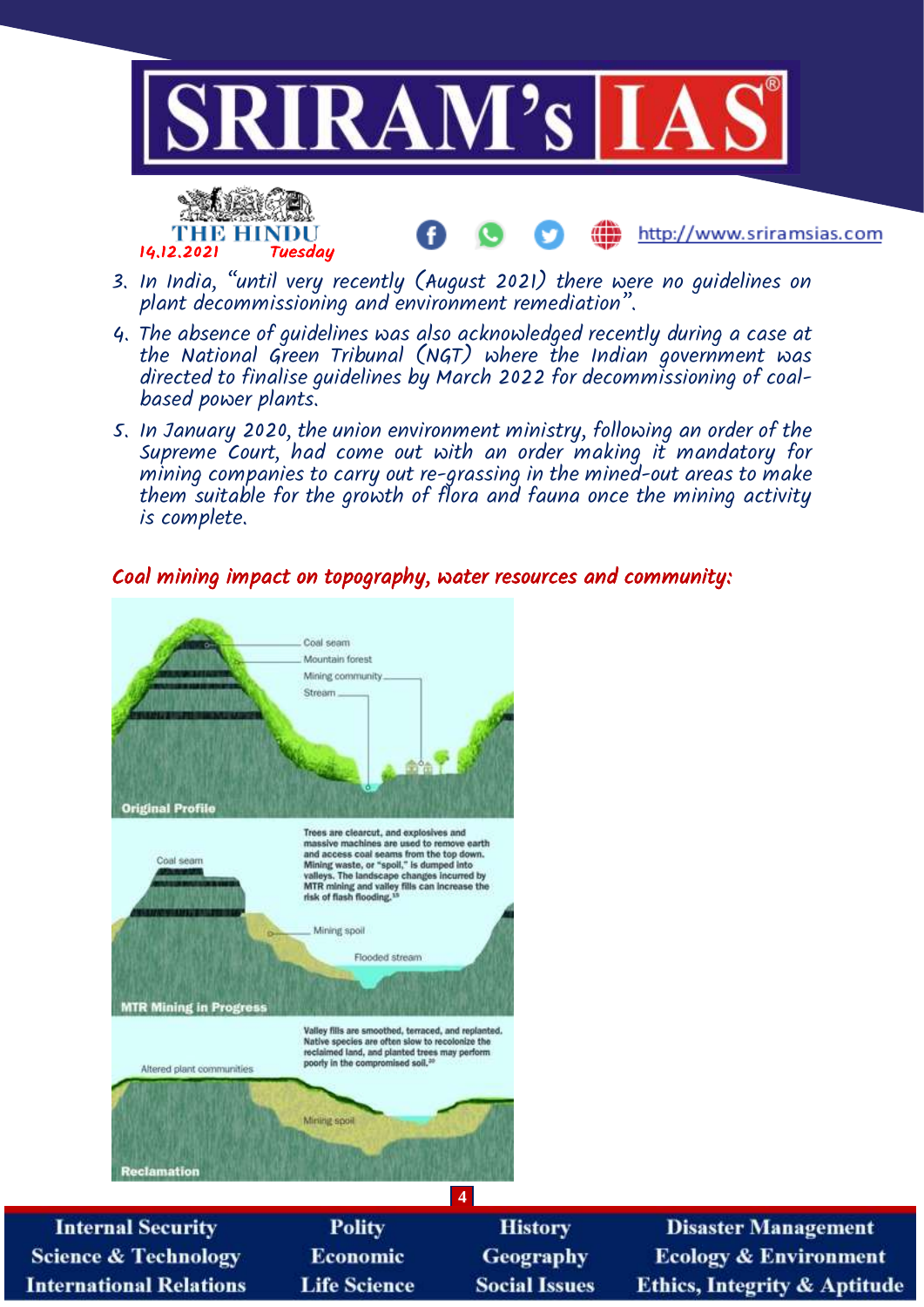



Environment as discussed in parliament in December 2021

http://www.sriramsias.com

#### Sea level along Indian coast rising at 1.7 mm/year

 The sea level along the Indian coast was rising at about 1.7 millimetres per year according to the Indian National Centre for Ocean Information Services. Shoreline change including erosion and sea-level rise were slow phenomena and manifesting globally.

#### Ambient air quality data

- 1. Ambient air quality data in 96 cities showed a decreasing trend of PM10 whereas 36 cities showed an increasing trend of PM10 concentration in 2020-2021, as compared to 2019-2020.
- 2. Eighteen cities were found to be within the prescribed National Ambient Air Quality Standard (PM10 less than 60 µg | m3) in 2019-20 which has increased to 27 in 2020-21

#### Forest land diversion

- 1. A total of 82,893.61 hectares of forest land had been approved for nonforest use under the Forest (Conservation) Act, 1980 from April 2016 to March 2021.
- 2. Some 206 proposals involving 4,118.109067 ha area within Protected Areas including national parks and sanctuaries had been recommended by the Standing Committee of National Board for Wildlife during the years 2020 and 2021.

#### Methane emissions

- 1. India was the fourth-largest methane emitter in the world and its methane emissions were nearly a third of that of China. Methane emissions accounted for 409 million tonnes of CO2e ie 14.43 per cent of India's total Greenhouse Gas (GHG) emissions in 2016.
- 2. The agriculture sector in 2016 registered a decrease of 2.25 per cent in GHG emissions since 2014.

#### Ease of Living Index 2020

- 1. Indian cities overall have scored an average of 53.51 out of a total of 100 points according to the results of the Ease of Living Index 2020.
- 2. They have scored an aggregate of 51.38 on 'Quality of Life', 13.17 on 'Economic Ability' and 53.63 on 'Sustainability'. Within 'Quality of Life', the categories of 'Mobility' and 'Recreation' have received low scores compared to other categories.

| <b>Internal Security</b>        | <b>Polity</b>       | <b>History</b>       | <b>Disaster Management</b>              |
|---------------------------------|---------------------|----------------------|-----------------------------------------|
| <b>Science &amp; Technology</b> | <b>Economic</b>     | Geography            | <b>Ecology &amp; Environment</b>        |
| <b>International Relations</b>  | <b>Life Science</b> | <b>Social Issues</b> | <b>Ethics, Integrity &amp; Aptitude</b> |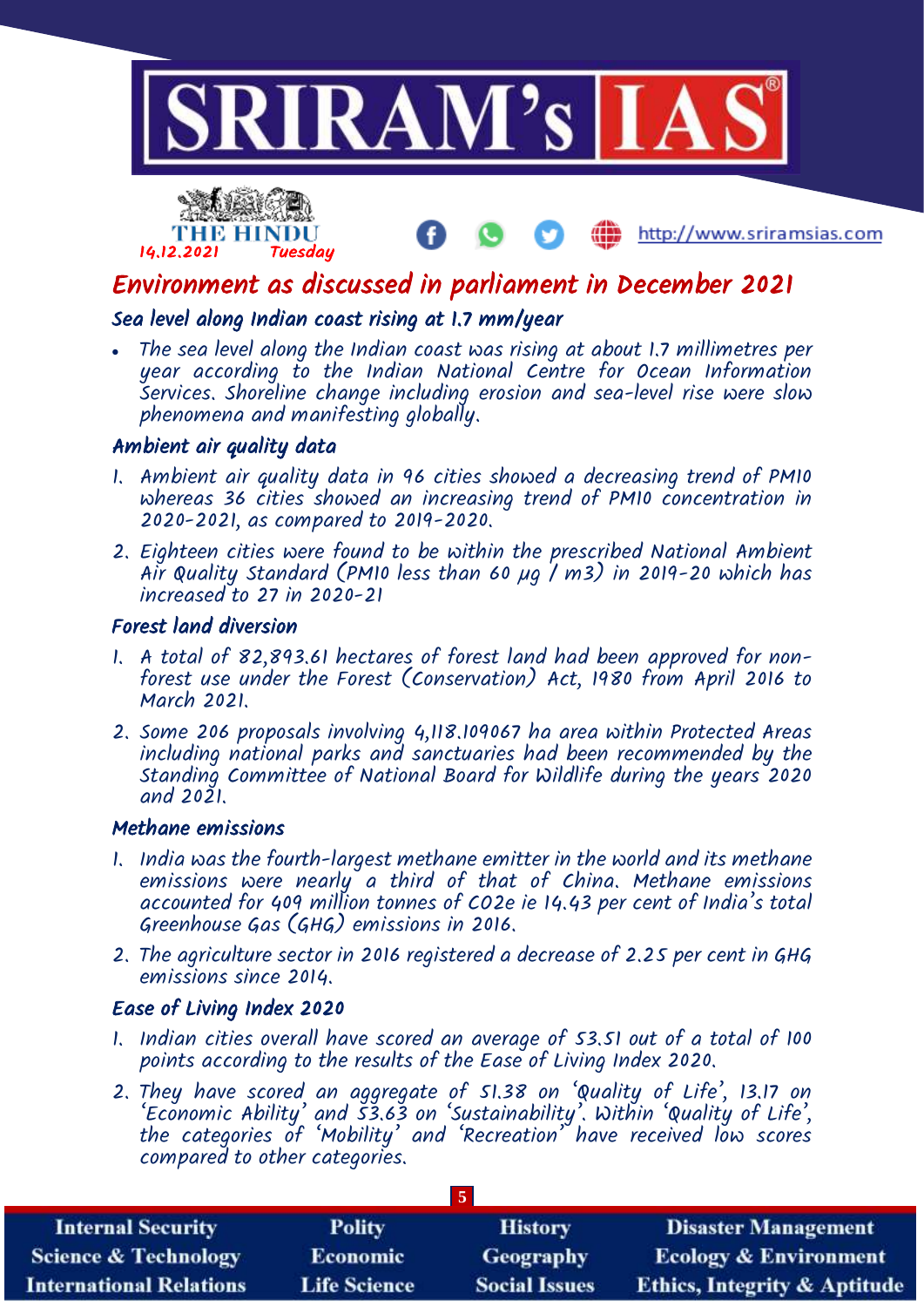

3. Under 'Economic Ability', the performance of cities in the 'Economic Opportunities' component needs focus. Finally, scores under 'Sustainability', 'Green Spaces & Buildings' reflect the low performance of cities.

## Plastic production accounts for a much larger carbon footprint than previously thought



- 1. The global carbon footprint of plastic doubled since 1995, reaching two billion GtCO2-tonnes of carbon dioxide equivalent (CO2e) in 2015 and accounting for 4.5 per cent of global greenhouse gas emissions, according to a study.
- 2. Plastic production accounted for 96 per cent of the particulate matter health footprint. Half of this was attributed to the combustion of coal.
- 3. This was due to growth in plastic production in coal-based economies. The researchers found that the impact of plastic on climate and health is greater than previously thought due to the increased use of coal.
- 4. Due to the increased reliance on coal, the fossil resource footprint of plastics, including fossil resources used as fuel and feedstock for plastics production, has tripled since 1995.
- 5. China, Indonesia and South Africa were among the major drivers of the increasing carbon footprint from plastics. Since 1995, China's plasticsrelated carbon footprint has more than tripled from both a production and a consumption perspective.

| <b>Internal Security</b>        | <b>Polity</b>       | <b>History</b>       | <b>Disaster Management</b>              |
|---------------------------------|---------------------|----------------------|-----------------------------------------|
| <b>Science &amp; Technology</b> | <b>Economic</b>     | <b>Geography</b>     | <b>Ecology &amp; Environment</b>        |
| <b>International Relations</b>  | <b>Life Science</b> | <b>Social Issues</b> | <b>Ethics, Integrity &amp; Aptitude</b> |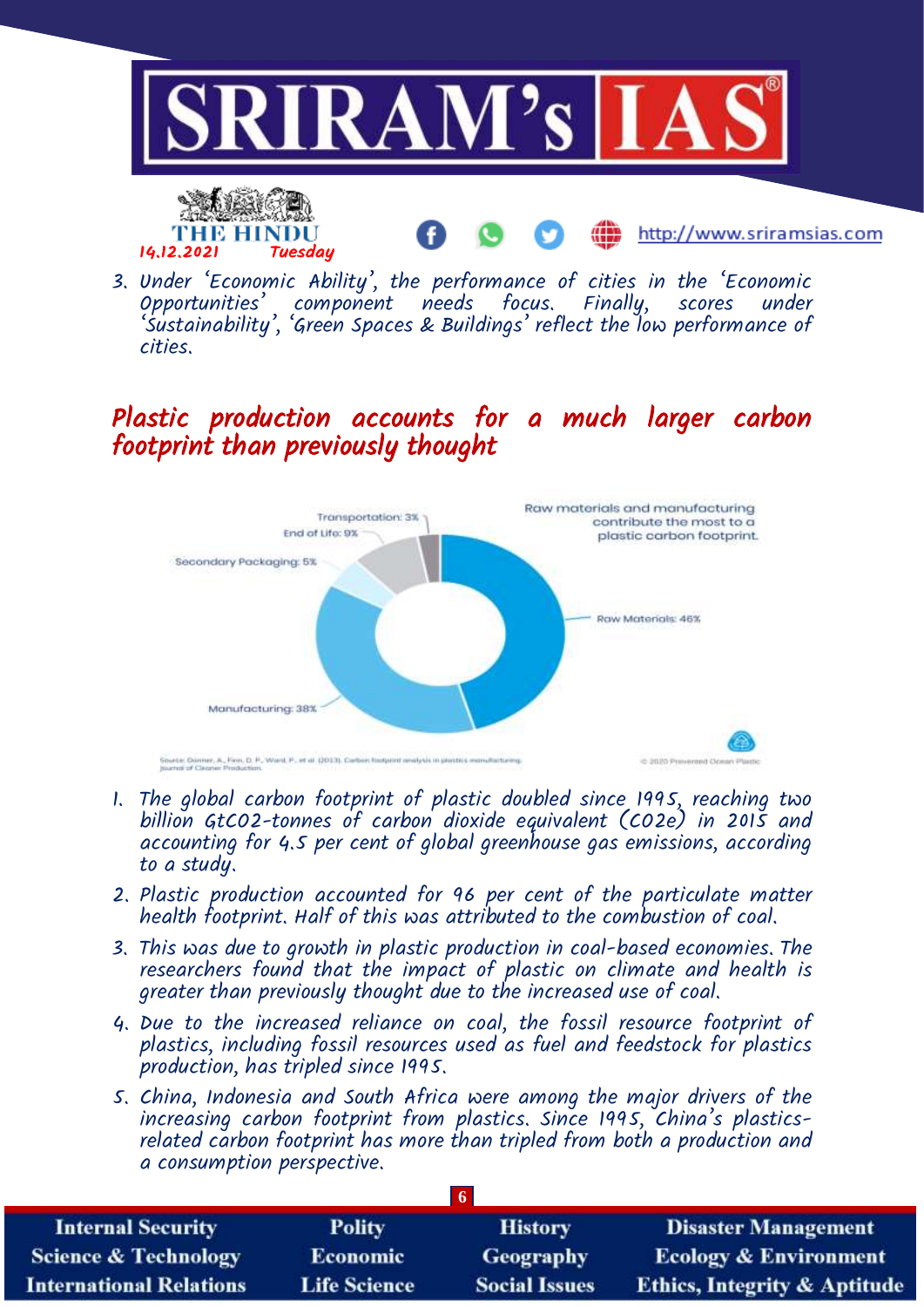





# US FAA issues safety alert on 5G interference to aircraft

The 5G spectrum abuts radio signals used by so-called radar altimeters, which

measure how close an aircraft is to the ground.

1. US regulators are warning aviators that a new band of 5G mobile phone<br>service miaht might interfere with key safety devices on aircraft.

**5G Interfering with Aviation Safety** Reallocating the C-Band for 5G could directly harm the safety of all commercial and military aircraft due to out of band interference on critical aviation safety equipment Announced FCC **Public Auction** 3700 MHZ 4400 MHZ 3980 MHz 4200 MHZ **C** Band **Aviation Safety Equipment Radio Altimeters WAIC** 3750 MHz 3950 MHz Commercial Aircraft Interference Helicopter Interference Begins Begins

- 2. The 5G spectrum abuts radio signals used by so-called radar altimeters, which measure how close an aircraft is to the ground.
- 3. Canada recently imposed restrictions on locating new 5G cell towers near the runways of large airports. Australia, France and other nations have taken steps to limit the chances of aircraft interference.
- 4. Radar altimeters are used on planes and helicopters for multiple critical safety functions, including landing when visibility is low, anti-collision warnings and systems that warn pilots when they inadvertently get too low. Some commercial helicopter flights can't operate without a working radar altimeter.

The airplane is shown over a point on the ground.

At this instant, the radar altimeter transmitting the carrier at its lowe: frequency (A).

The signal travels to the ground a is reflected back to the airplane at same frequency (A).

The returning signal reaches the airplane after an interval of time, the number of microseconds it takes for the round trip.



| <b>Internal Security</b>        |
|---------------------------------|
| <b>Science &amp; Technology</b> |
| <b>International Relations</b>  |

**Polity** Economic **Life Science** 

**History** Geography **Social Issues** 

**7**

**Disaster Management Ecology & Environment Ethics, Integrity & Aptitude**